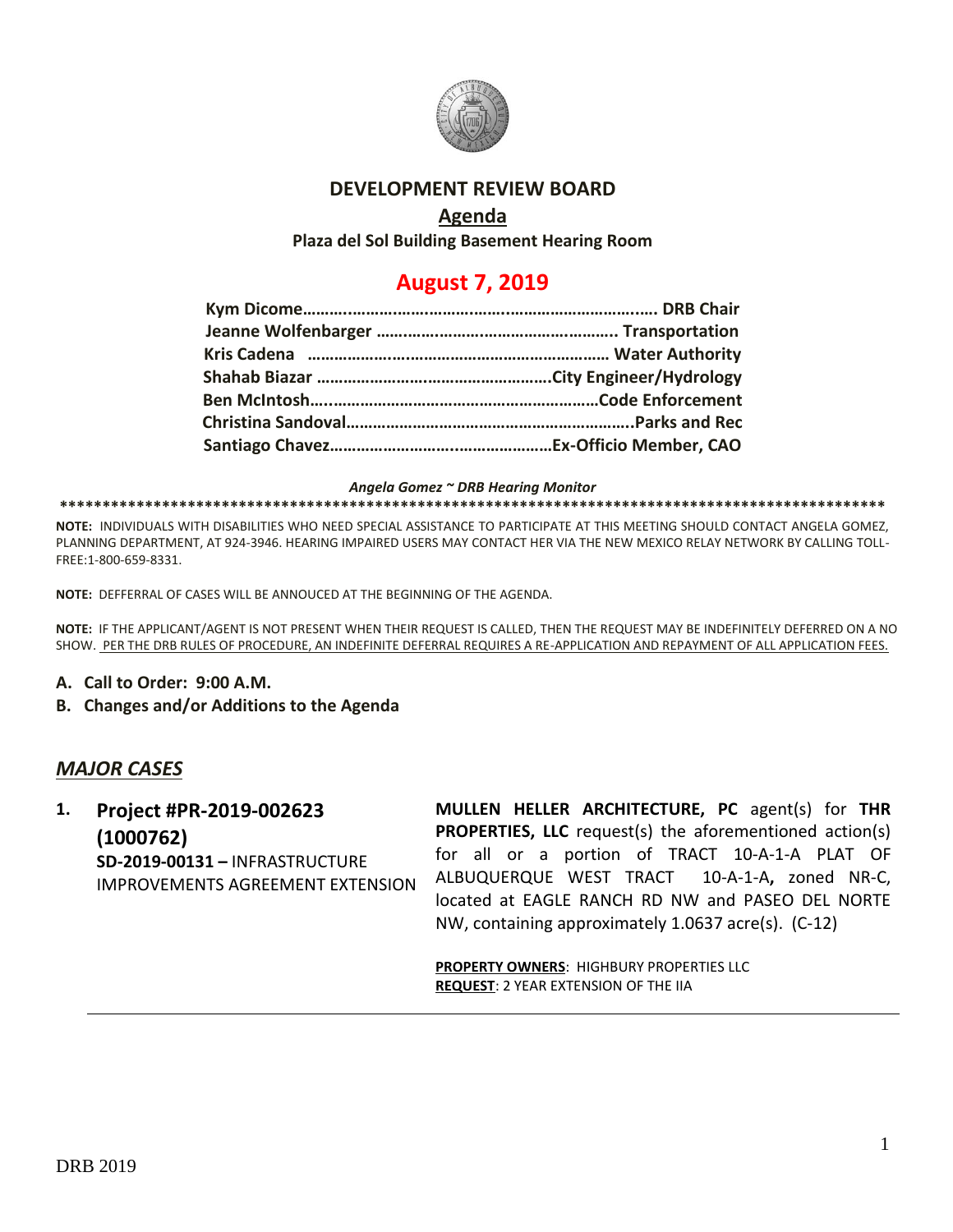**2**. **Project #PR-2019-002598 SD-2019-00125 –** VACATION OF RIGHT-OF-WAY

**DAVID KINES** agent(s) for **LA LUZ DEL SOL LANDOWERS ASSOCIATION** request(s) the aforementioned action(s) for all or a portion of COSTA ALMERIA DR NW, located west of COORS BLVD NW and north of SEVILLE AVE NW, containing approximately 0.1023 acre(s). (F-11)

**PROPERTY OWNERS**: CITY OF ALBUQUERQUE **REQUEST**: VACATION OF RIGHT-OF-WAY

**3. Project #PR-2018-001198 (1002942) VA-2019-00111** - WAIVER **SD-2019-00067** - VACATION OF PUBLIC EASEMENT **VA-2019-00113** – TEMPORARY DEFERRAL OF SIDEWALK **VA-2019-00143**- SIDEWALK WAIVER **SD-2019-00068** – PRELIMINARY PLAT

**PRICE LAND & DEVELOPMENT GROUP** agent(s) for **PV TRAILS ALBUQUERQUE, LLC** request(s) the aforementioned action(s) for all or a portion of TRACT 2 BULK LAND PLAT OF THE TRAILS UNIT 3A (BEING A REPLAT OF TRACTS 1 THRU 8, OS-1 & OS-2 THE TRAILS UNIT 3 & TRACT 12 THE TRAILS UNIT 2) (TO BE KNOWN AS CATALONIA)**,** zoned R-1B & R-1D, located at west of WOODMONT AVE NW and south of PASEO DEL NORTE, containing approximately 20.2878 acre(s). (C-9)*[Deferred from 4/24/19, 6/19/19, 7/24/19]*

**PROPERTY OWNERS: WOODMONT PASEO LLC REQUEST**: DEVELOPMENT OF A 78 RESIDENTIAL LOT SUBDIVISION

### **4. Project #1011598**

**18DRB-70137** - VACATION OF PUBLIC RIGHT-OF-WAY **18DRB-70138** - SIDEWALK VARIANCE **18DRB-70139** - SUBDIVISION DESIGN VARIANCE FROM MINIMUM DPM **STANDARDS 18DRB-70140** - PRELIMINARY/ FINAL PLAT

**BOB KEERAN,** request(s) the aforementioned action(s) for all or a portion of  $lot(s)$  17 & 18, Block(s) 4, Tract(s) 3, NORTH ALBQ ACRES Unit 3, zoned PD (RD/5DUA), located on VENTURA ST NE between SIGNAL AVE NE and ALAMEDA BLVD NE, containing approximately 2 acre(s). (C-20) *[Deferred from 5/16/18, 6/13/18, 7/18/18/, 8/8/18, 9/12/18, 10/24/18, 12/5/18, 12/19/18, 1/9/19, 1/23/19, 2/13/19, 2/27/19, 3/20/19, 4/17/19, 4/24/19, 6/5/19, 7/10/19].*

**5. Project #PR-2019-002573 SI-2019-00190 –** SITE PLAN-DRB **VA-2019-00217 -** WAIVER

**GARCIA/KRAEMER & ASSOCIATES** agent(s) for **JOHN JONES**

request(s) the aforementioned action(s) for all or a portion of LOT 5 BLOCK 17 TRACT 1 UNIT 3 A UNIT B NORTH ALBUQUERQUE ACRES**,** zoned PD, located at 8500 GLENDALE AVE NE, east of BARSTOW ST NE and west of VENTURA ST NE, containing approximately 0.8864 acre(s). (B-20) *[Deferred from 7/24/19, 7/31/19]*

**PROPERTY OWNERS**: JONES MARK JOHN **REQUEST**: SF HOME WITH MAJOR INFRASTRUCTURE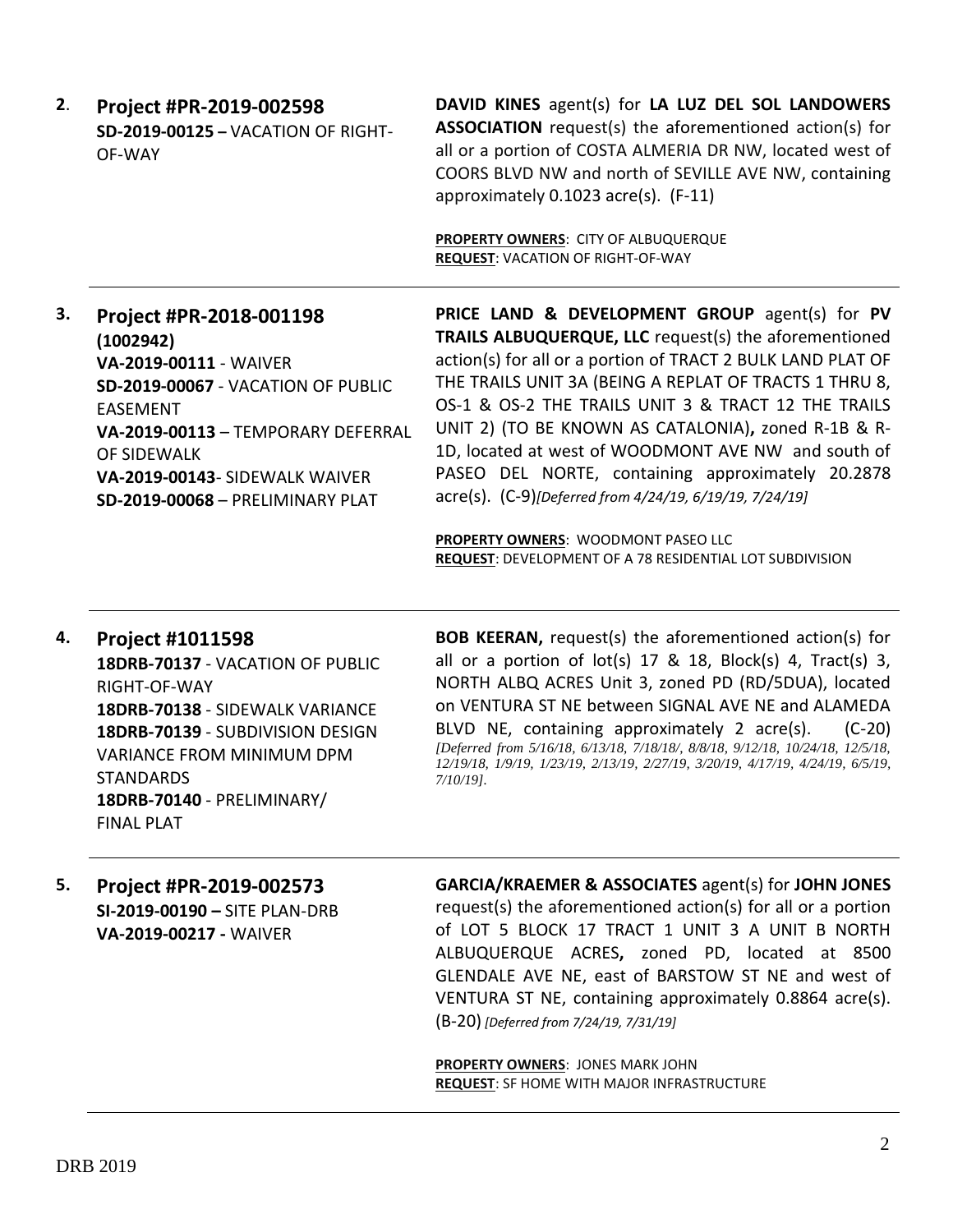| 6. | Project #PR-2019-002672<br>(1009178)<br>VA-2019-00240 - TEMPORARY DEFERRAL<br>OF SIDEWALK CONSTRUCTION | MARK GOODWIN & ASSOCIATES, PA agent(s) for RTR LLC<br>request(s) the aforementioned action(s) for all or a portion<br>of LOTS 1-P1 THRU 26-P1, TIBURON HEIGHTS SUBDIVISION,<br>zoned R-1B, located off PETIRROJO RD NW east of UNSER<br>BLVD NW, containing approximately 7.9 acre(s). (D-10)                                                                                                                |
|----|--------------------------------------------------------------------------------------------------------|--------------------------------------------------------------------------------------------------------------------------------------------------------------------------------------------------------------------------------------------------------------------------------------------------------------------------------------------------------------------------------------------------------------|
|    |                                                                                                        | <b>PROPERTY OWNERS: RTR LLC AND VARIOUS LOT OWNERS</b><br>REQUEST: 2 YEAR SIDEWALK DEFERRAL EXTENSION FOR TIBURON<br><b>HEIGHTS SUBDIVISION</b>                                                                                                                                                                                                                                                              |
| 7. | Project #PR-2019-002686<br>SD-2019-00144 - PRELIMINARY/FINAL<br><b>PLAT</b>                            | TIERRA WEST, LLC agent(s) for LUBRICAR PROPERTIES II LC<br>request(s) the aforementioned action(s) for all or a portion<br>of LOTS 1-3 AND WEST 38 FEET OF LOT 4 BLOCK 8 SOMBRA<br>DEL MONTE, zoned MX-M, located on MENAUL BLVD NE<br>west of WYOMING BLVD NE, containing approximately 7.9<br>acre(s). (H-19)                                                                                              |
|    |                                                                                                        | <b>PROPERTY OWNERS:</b> VIGA MICHAEL & MARILYN DORIS TRUSTEES &<br><b>LUBRICAR PROPERTIES</b><br><b>REQUEST: CONSOLIDATING 4 LOTS INTO 1</b>                                                                                                                                                                                                                                                                 |
|    |                                                                                                        |                                                                                                                                                                                                                                                                                                                                                                                                              |
| 8. | Project #PR-2018-001541<br>SD-2019-00130 - PRELIMINARY/FINAL<br><b>PLAT</b>                            | ALDRICH LAND SURVEYING agent(s) for ALAMO CENTER<br>LLC request(s) the aforementioned action(s) for all or a<br>portion of TRACTS E-1 ALAMEDA WEST, zoned NR-C,<br>located at 10131 COORS BLVD NW, north of SEVEN BAR<br>LOOP NW and south of OLD AIRPORT AV NW containing<br>approximately 11.6063 acre(s). (B-14) [Deferred from 7/24/9]                                                                   |
|    |                                                                                                        | PROPERTY OWNERS: ALAMO CENTER LLC<br><b>REQUEST: DIVIDE 1 TRACT INTO 2 TRACTS</b>                                                                                                                                                                                                                                                                                                                            |
| 9. | Project #PR-2019-002635<br>(1006573)<br>SD-2019-00132 - PRELIMINARY/FINAL<br><b>PLAT</b>               | CSI - CARTESIAN SURVEY'S INC. agent(s) for DESERT HILLS<br><b>CONGREGATION OF JEHOVAH'S WITNESS request(s) the</b><br>aforementioned action(s) for all or a portion of LOTS 21 and<br>22, BLOCK 29, NORTH ALBUQUERQUE ACRES, zoned NR-BP,<br>located on ALAMEDA BLVD NE between SAN PEDRO DR NE<br>and LOUISIANA BLVD NE, containing approximately 1.6542<br>acre(s). (C-18)[Deferred from 7/24/19, 7/31/19] |